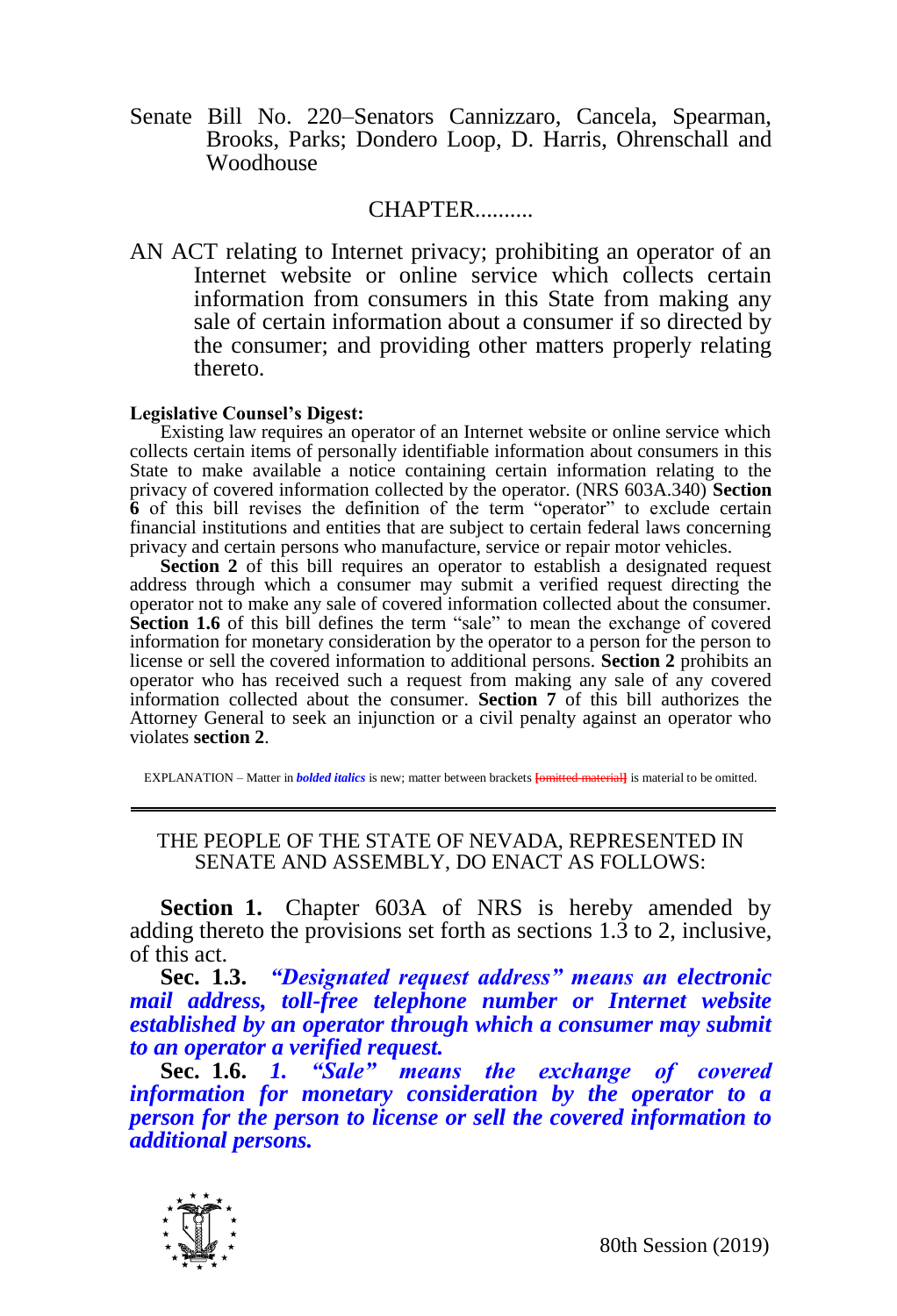*2. The term does not include:*

*(a) The disclosure of covered information by an operator to a person who processes the covered information on behalf of the operator;*

*(b) The disclosure of covered information by an operator to a person with whom the consumer has a direct relationship for the purposes of providing a product or service requested by the consumer;*

*(c) The disclosure of covered information by an operator to a person for purposes which are consistent with the reasonable expectations of a consumer considering the context in which the consumer provided the covered information to the operator;*

*(d) The disclosure of covered information to a person who is an affiliate, as defined in NRS 686A.620, of the operator; or*

*(e) The disclosure or transfer of covered information to a person as an asset that is part of a merger, acquisition, bankruptcy or other transaction in which the person assumes control of all or part of the assets of the operator.* 

**Sec. 1.8.** *"Verified request" means a request:*

*1. Submitted by a consumer to an operator for the purposes set forth in section 2 of this act; and* 

*2. For which an operator can reasonably verify the authenticity of the request and the identity of the consumer using commercially reasonable means.* 

**Sec. 2.** *1. Each operator shall establish a designated request address through which a consumer may submit a verified request pursuant to this section.*

*2. A consumer may, at any time, submit a verified request through a designated request address to an operator directing the operator not to make any sale of any covered information the operator has collected or will collect about the consumer.*

*3. An operator that has received a verified request submitted by a consumer pursuant to subsection 2 shall not make any sale of any covered information the operator has collected or will collect about that consumer.*

*4. An operator shall respond to a verified request submitted by a consumer pursuant to subsection 2 within 60 days after receipt thereof. An operator may extend by not more than 30 days the period prescribed by this subsection if the operator determines that such an extension is reasonably necessary. An operator who extends the period prescribed by this subsection shall notify the consumer of such an extension.* 

**Sec. 3.** (Deleted by amendment.)

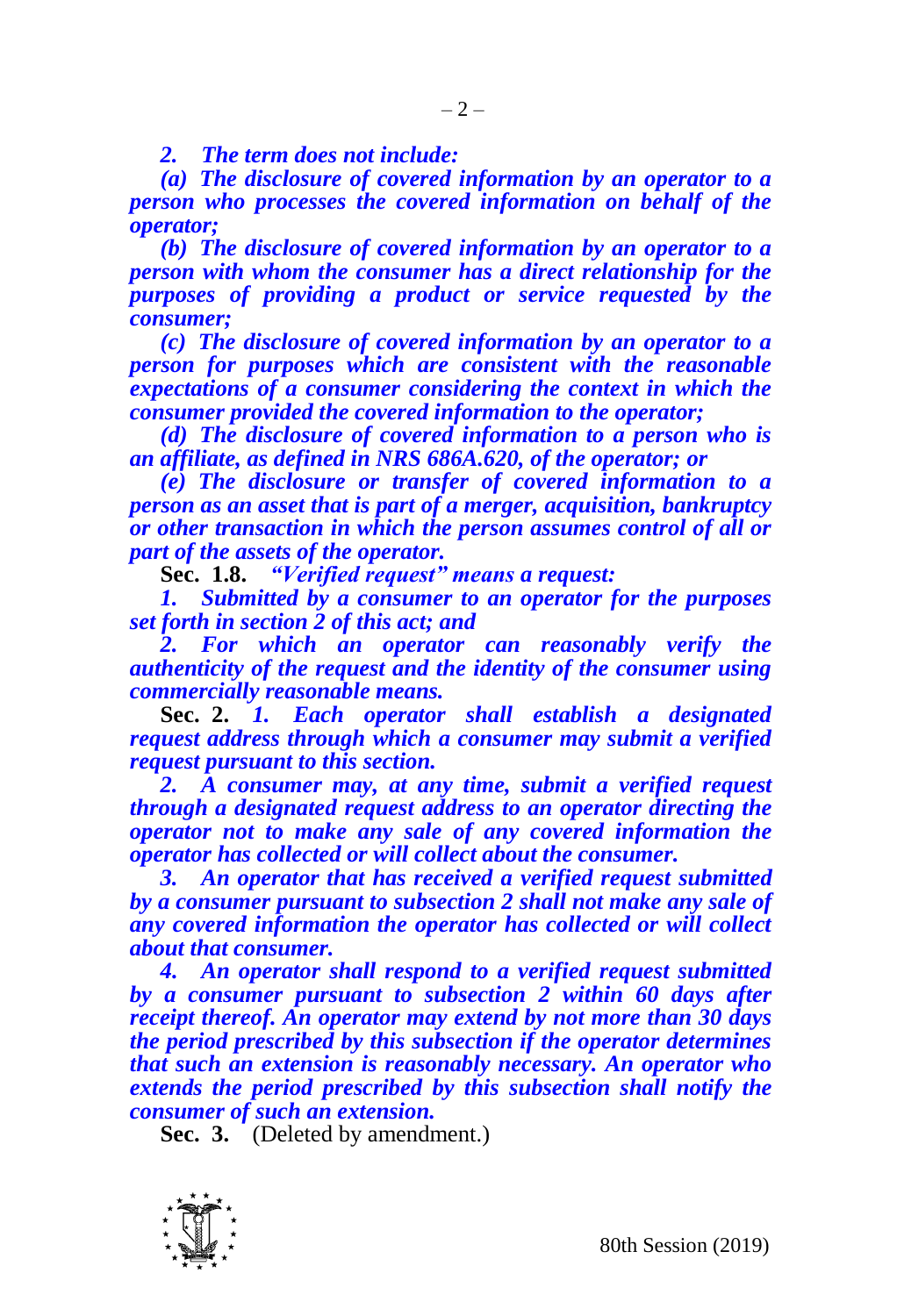**Sec. 4.** NRS 603A.100 is hereby amended to read as follows:

 $-3-$ 

603A.100 1. The provisions of NRS 603A.010 to 603A.290, inclusive, do not apply to the maintenance or transmittal of information in accordance with NRS 439.581 to 439.595, inclusive, and the regulations adopted pursuant thereto.

2. A data collector who is also an operator, as defined in NRS 603A.330, shall comply with the provisions of NRS 603A.300 to 603A.360, inclusive **[**.**]** *, and sections 1.3 to 2, inclusive, of this act.* 

3. Any waiver of the provisions of NRS 603A.010 to 603A.290, inclusive, is contrary to public policy, void and unenforceable.

**Sec. 5.** NRS 603A.300 is hereby amended to read as follows:

603A.300 As used in NRS 603A.300 to 603A.360, inclusive, *and sections 1.3 to 2, inclusive, of this act,* unless the context otherwise requires, the words and terms defined in NRS 603A.310, 603A.320 and 603A.330 *and sections 1.3, 1.6 and 1.8 of this act*  have the meanings ascribed to them in those sections.

**Sec. 6.** NRS 603A.330 is hereby amended to read as follows:

603A.330 1. "Operator" means a person who:

(a) Owns or operates an Internet website or online service for commercial purposes;

(b) Collects and maintains covered information from consumers who reside in this State and use or visit the Internet website or online service; and

(c) Purposefully directs its activities toward this State, consummates some transaction with this State or a resident thereof *,* **[**or**]** purposefully avails itself of the privilege of conducting activities in this State **[**.**]** *or otherwise engages in any activity that constitutes sufficient nexus with this State to satisfy the requirements of the United States Constitution.*

2. The term does not include **[**a**]** *:*

*(a) A* third party that operates, hosts or manages an Internet website or online service on behalf of its owner or processes information on behalf of the owner of an Internet website or online service **[**.**]** *;*

*(b) A financial institution or an affiliate of a financial institution that is subject to the provisions of the Gramm-Leach-Bliley Act, 15 U.S.C. §§ 6801 et seq., and the regulations adopted pursuant thereto;*

*(c) An entity that is subject to the provisions of the Health Insurance Portability and Accountability Act of 1996, Public Law 104-191, as amended, and the regulations adopted pursuant thereto; or*